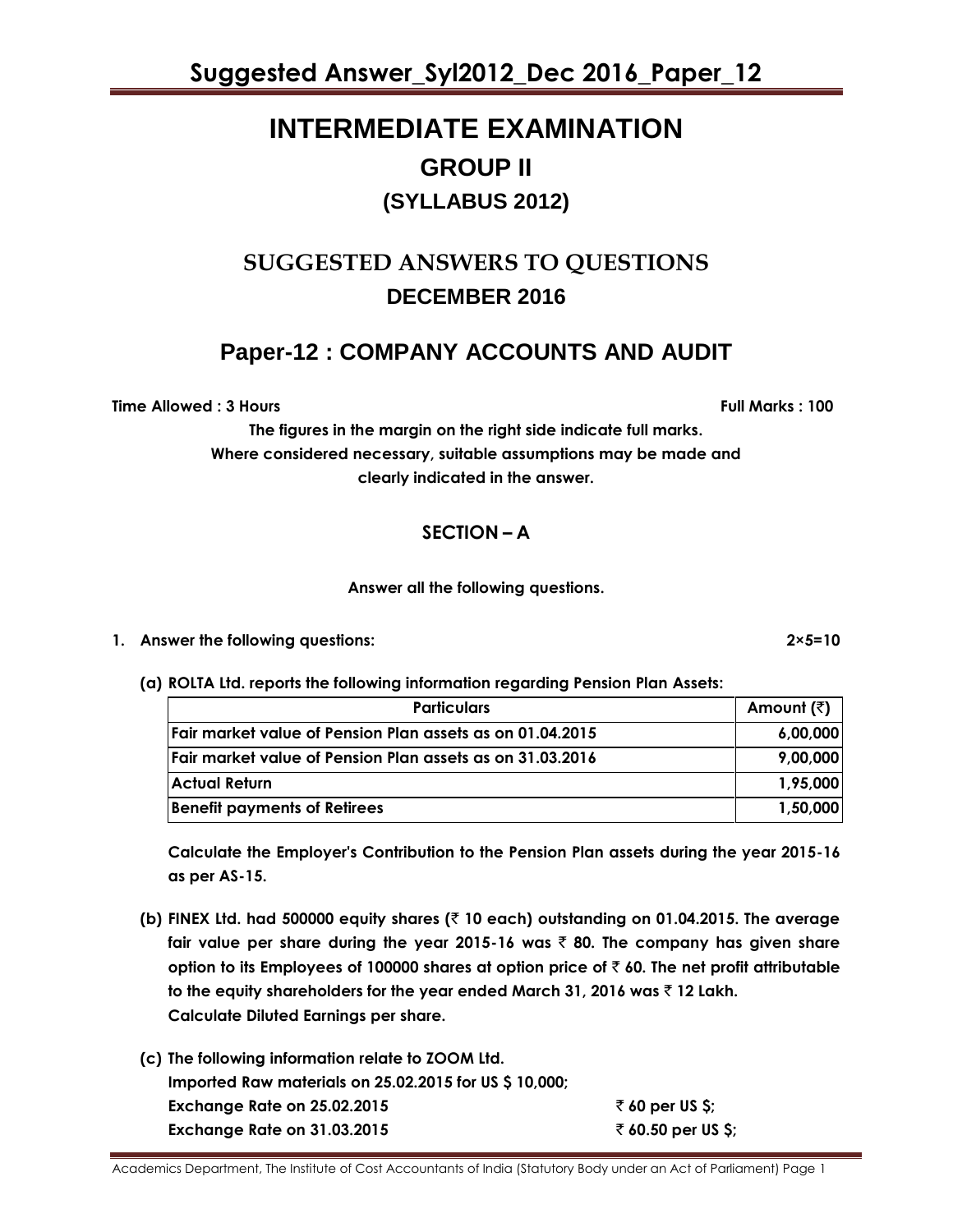**Date of Actual payment for import: 15.06.2015; Exchange Rate on 15.06.2015** *CONDER 61 per US\$;* **Calculate the (Loss) / Gain for the financial year 2015-16 (as per AS-11).**

- **(d) PROMET LTD. follows a policy of refunding money to the dissatisfied customers if they claim within 15 days from the date of purchase and return the goods. It appears from the past experience that in a month only 0.2% of the customers claims refunds. The company sold goods amounting to** ` **30 Lakh during the March, 2016. State how the matter will have to dealt with in the accounts for the year 2015-16.**
- **(e) ATIMA LTD. purchased a fixed asset for** ` **45 Lakh on 05.04.2015. The company received a grant from the Government of West Bengal during the year amounting to** ` **18 Lakh. Show the accounting treatment of the above if it is non-depreciable asset as per AS-12.**

#### **Answer:**

- **(a)**Employer's contribution to plan assets during the year 2015-16: Fair value of plan assets (end of year) - Fair value of plan assets (beginning of year) + benefit payments - Actual return of plan.  $= (9,00,000 - 6,00,000 + 1,50,000 - 1,95,000) = ₹ 2,55,000$
- **(b)** Number of Incremental shares issued for no consideration:  $[1,00,000 \times (80 - 60)] \div 80 = 25,000$ Weighted number of Equity shares =  $500000 + 25000 = 525000$ Diluted EPS =  $(1200000 \div 525000) = ₹ 2.29$
- **(c)** As per AS-11 outstanding liability for creditors as on 31.03.2015 will be reported (10000 x  $60.50$ ) = ₹ 6,05,000. Hence (loss) /Gain for the year 2015-16 will be 10000 × (61 - 60.50) = (₹ 5,000)
- **(d)** There is a probable present obligation as a result of past obligating event. The obligating event is the sale of product. Provision should be recognized as per AS-29. So, a provision of  $\bar{\tau}$  6,000 ( $\bar{\tau}$  30 lakh  $\times$  0.2%) should be provided in the financial accounts for the year 2015-16.
- **(e)** As per AS-12 accounting for Government Grants related to non-depreciable assets should be credited to Capital Reserve.

Accounting entries:

(i) On purchase of Fixed Asset

|                 |     | $(3\overline{5})$ in Lakh) |       |
|-----------------|-----|----------------------------|-------|
| Fixed Asset A/c | Dr. | 45.00                      |       |
| To Bank A/c     |     |                            | 45.00 |

Academics Department, The Institute of Cost Accountants of India (Statutory Body under an Act of Parliament) Page 2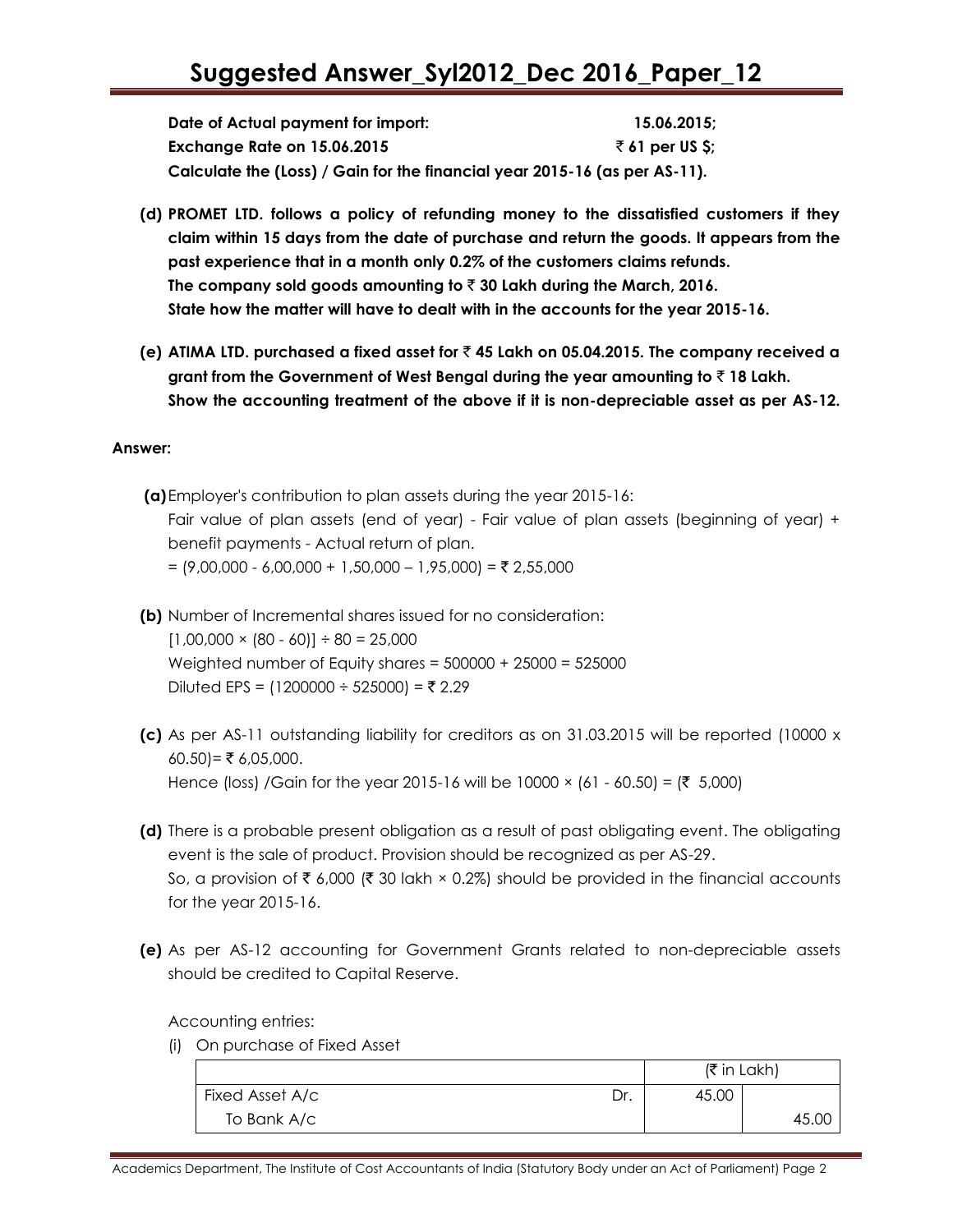(ii) On receipt of Government Grant

|                                       |     | (₹ in Lakh) |      |
|---------------------------------------|-----|-------------|------|
| Bank A/c                              | Dr. | 18.00       |      |
| To Capital Reserve / Fixed Assets A/c |     |             | 8.00 |

# **2. Match the following items in Column 'A' with items shown in Column 'B': 1×5=5**

| Column 'A' |                                                        | Column 'B'     |                    |
|------------|--------------------------------------------------------|----------------|--------------------|
|            | All costs associated with amalgamation are capitalised | α.             | <b>AS-26</b>       |
| 2.         | Accounting treatment of foreign currency transactions  |                | b. Purchase Method |
| 3.         | Guidance on internally generated computer software     | $\mathbf{c}$ . | <b>AS-20</b>       |
| 4.         | <b>Provision for Restructuring cost</b>                | d.             | <b>AS-11</b>       |
| 5.         | Diluted Potential equity share                         | е.             | AS-29              |

#### **Answer:**

| Column 'A' |                                                        |                | Column 'B'      |
|------------|--------------------------------------------------------|----------------|-----------------|
|            | All costs associated with amalgamation are capitalised | b.             | Purchase Method |
| 2.         | Accounting treatment of foreign currency transactions  | d.             | $AS-11$         |
| 3.         | Guidance on internally generated computer software     | $\alpha$ .     | $AS-26$         |
| 4.         | <b>Provision for Restructuring cost</b>                | е.             | $AS-29$         |
| 5.         | Diluted Potential equity share                         | $\mathsf{C}$ . | $AS-20$         |

## **3. Answer any two questions: 5×2=10**

- **(a) What are the advantages of Social Audit?**
- **(b) State objectives of Management Audit.**
- **(c) What are the contents of a typical Audit Note Book?**
- **(d) As an auditor of a company your advice is sought on the following issue: "No provision for income tax is proposed to be made in respect of the profits of the year as the company expected refund of taxes paid in the earlier year."**
- **(e) Comment on the following in relation to SA 230: "Audit documentation serves a number of additional purposes."**

## **Answer:**

- **(a)** The advantages of Social Audit may be enumerated as below:
	- (i) Encourages community participation among different business entities.
	- (ii) Ensures continuous efforts towards environmental protection and use of environment friendly production processes.
	- (iii) Builds customer satisfaction and trust through ethical business practices.
	- (iv) Promotes collective decision making and sharing responsibilities.
	- (v) Develops human resources by working towards improvement of workers' and the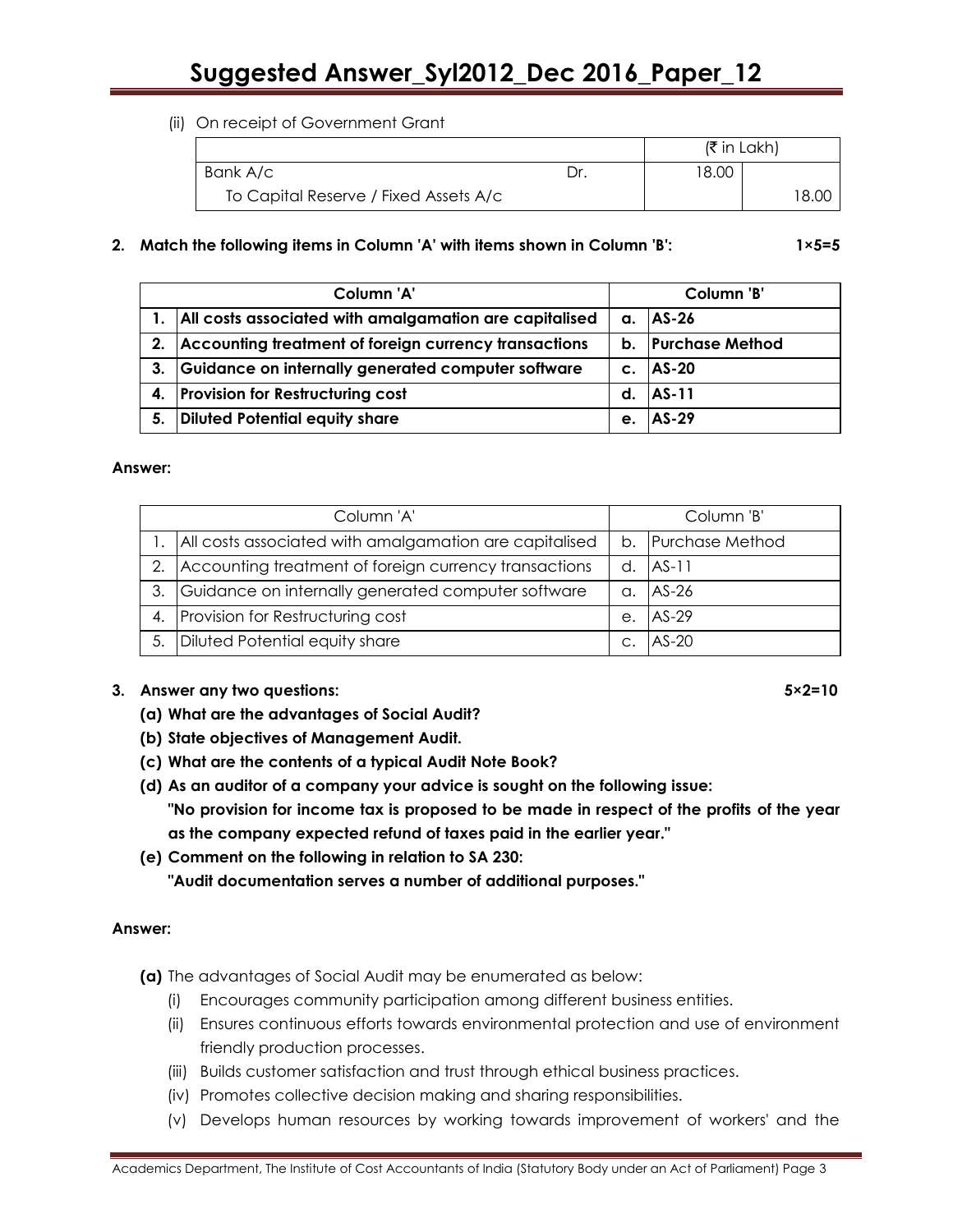underprivileged persons' working / living conditions.

- **(b)** The objectives of management audit are:
	- (i) To detect and correct the human limitations of top management;
	- (ii) To improve upon management's productivity;
	- (iii) To avoid possible losses arising from inefficient management and
	- (iv) To study the current state of all affairs of the management and suggest suitable measures for improvement.
- **(c)** The contents of a typical audit note book may be enumerated as below:
	- (i) Name of the business enterprise.
	- (ii) Organization structure.
	- (iii) Important provisions of Memorandum and Articles of Association.
	- (iv) Communication with the previous auditor, if any.
	- (iii) Management representations and instructions.
	- (vi) List of books of accounts maintained by the enterprise.
	- (iv) Accounting methods, internal control systems followed by the enterprise, applicable laws etc.
	- (viii)Key management personnel.
	- (ix) Errors and fraud discovered.
	- (x) Matters requiring explanations or clarifications.
	- (xi) Special points that need attention in the audit report and for subsequent audits.
- **(d)** Expectation of income is not equivalent to realization of income. The realization concept of accounting states that expected income should be treated as income only after it has realized. In the present case, the company has not yet received any income hence it is totally imprudent to assume that such income has realized. The refund may or may not come. The provision for income tax should be made irrespective of the refund expected.

#### **(e)** Audit Documentation:

According to SA 230 on "Audit Documentation", audit documents once collected serve a number of additional purposes. These purposes are as follows:

- Enabling the conduct of quality control reviews and inspections.
- Enabling the conduct of external inspections in accordance with applicable legal, regulatory, or other requirements.
- Enabling the engagement team to be accountable for its work.
- Retaining a record of matters of continuing significance to future audits.
- Assisting the engagement team to plan and perform the audit.
- Assisting members of the engagement team responsible for supervision to direct and supervise the audit work and to discharge their review responsibilities in accordance with SA 220 "Quality Control for an Audit of Financial Statement."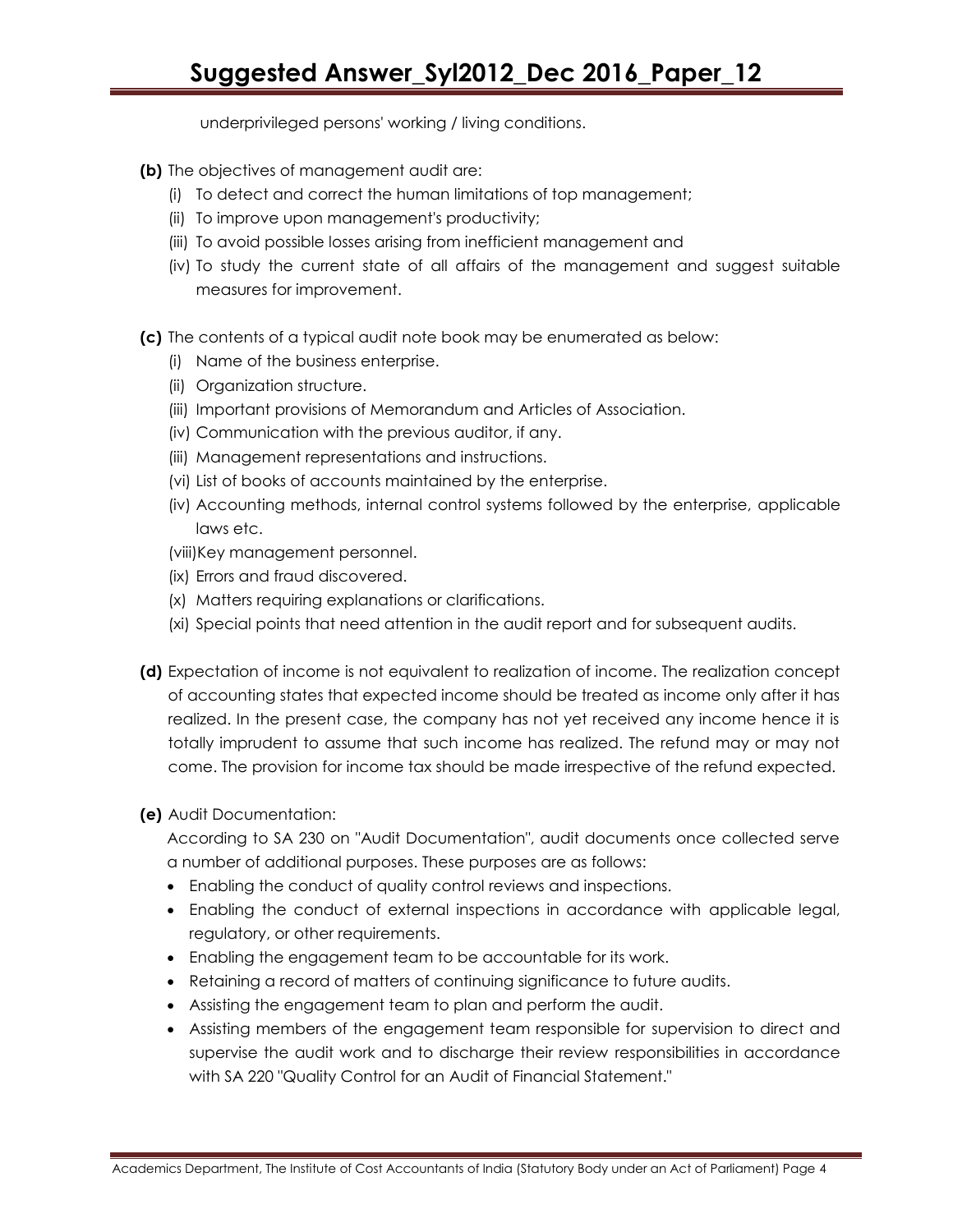# **SECTION - B**

#### **Answer any three questions from Q. No. 4, 5, 6 and 7.**

**15×3=45**

**4. (a) Following are the Balance Sheets of STE Ltd. and BTE Ltd. as at 31st March, 2016.**

| Liabilities                 | STE Ltd.       | <b>BTE Ltd.</b> | <b>Assets</b>              | STE Ltd. | <b>BTE Ltd.</b>                         |
|-----------------------------|----------------|-----------------|----------------------------|----------|-----------------------------------------|
|                             | $($ ₹ in lakh) | $($ ₹ in lakh)  |                            |          | $(\bar{z}$ in lakh) $(\bar{z}$ in lakh) |
| <b>Equity Share</b>         | 7,500          |                 | 3,000 Land & Buildings     | 3,000    |                                         |
| Capital (fully paid         |                |                 |                            |          |                                         |
| share of $\bar{z}$ 10 each) |                |                 |                            |          |                                         |
| <b>Securities Premium</b>   | 1,500          |                 | -Plant & Machinery         | 7,000    | 2,500                                   |
| <b>General Reserve</b>      | 4,750          |                 | 1,755 Furniture & Fixtures | 1,152    | 850                                     |
| <b>Profit and Loss A/c</b>  | 1,435          |                 | 413 Stock                  | 3,931    | 2,021                                   |
| 12% Debentures              |                |                 | 500 Debtors                | 1,060    | 510                                     |
| <b>Bills Payable</b>        | 60             |                 | <b>Cash at Bank</b>        | 557      | 304                                     |
| <b>Sundry Creditors</b>     | 540            | 231             | <b>Bills Receivable</b>    |          | 40                                      |
| <b>Sundry Provisions</b>    | 915            |                 | 351 Cost of issue of       |          | 25                                      |
|                             |                |                 | <b>Debentures</b>          |          |                                         |
|                             | 16,700         | 6,250           |                            | 16,700   | 6,250                                   |

**On 1st April, 2016 STE Ltd. took over BTE Ltd. in an amalgamation in the nature of merger. It was agreed that in discharge of consideration for the business STE Ltd. would allot 3 fully paid equity shares of** ` **10 each at par for every 2 shares held in BTE Ltd. It was also agreed that 12% Debentures in BTE Ltd. would be converted to 13% Debentures in STE Ltd. of the same amount. All the bills receivable held by BTE Ltd. were STE Ltd.'s acceptances. Amalgamation expenses** ` **50,000 were born by STE Ltd.**

**You are required to pass necessary journal entries in the books of STE Ltd. 9**

**(b) You are provided with the following details:**

|                                                                         | Amount $(\bar{z})$ |
|-------------------------------------------------------------------------|--------------------|
| Net Profit before provision for income tax and managerial remuneration, | 4,35,205           |
| but after depreciation and provision for repairs                        |                    |
| Depreciation provided in the books                                      | 1,55,000           |
| Provision for repairs of office premises during the year                | 12,500             |
| Depreciation allowable under schedule II                                | 1,30,000           |
| Actual expenditure incurred on repairs during the year                  | 7,500              |

**From the above particulars you are required to calculate the managerial remuneration in the following situation:**

**(i) There is only one Whole time Director;**

Academics Department, The Institute of Cost Accountants of India (Statutory Body under an Act of Parliament) Page 5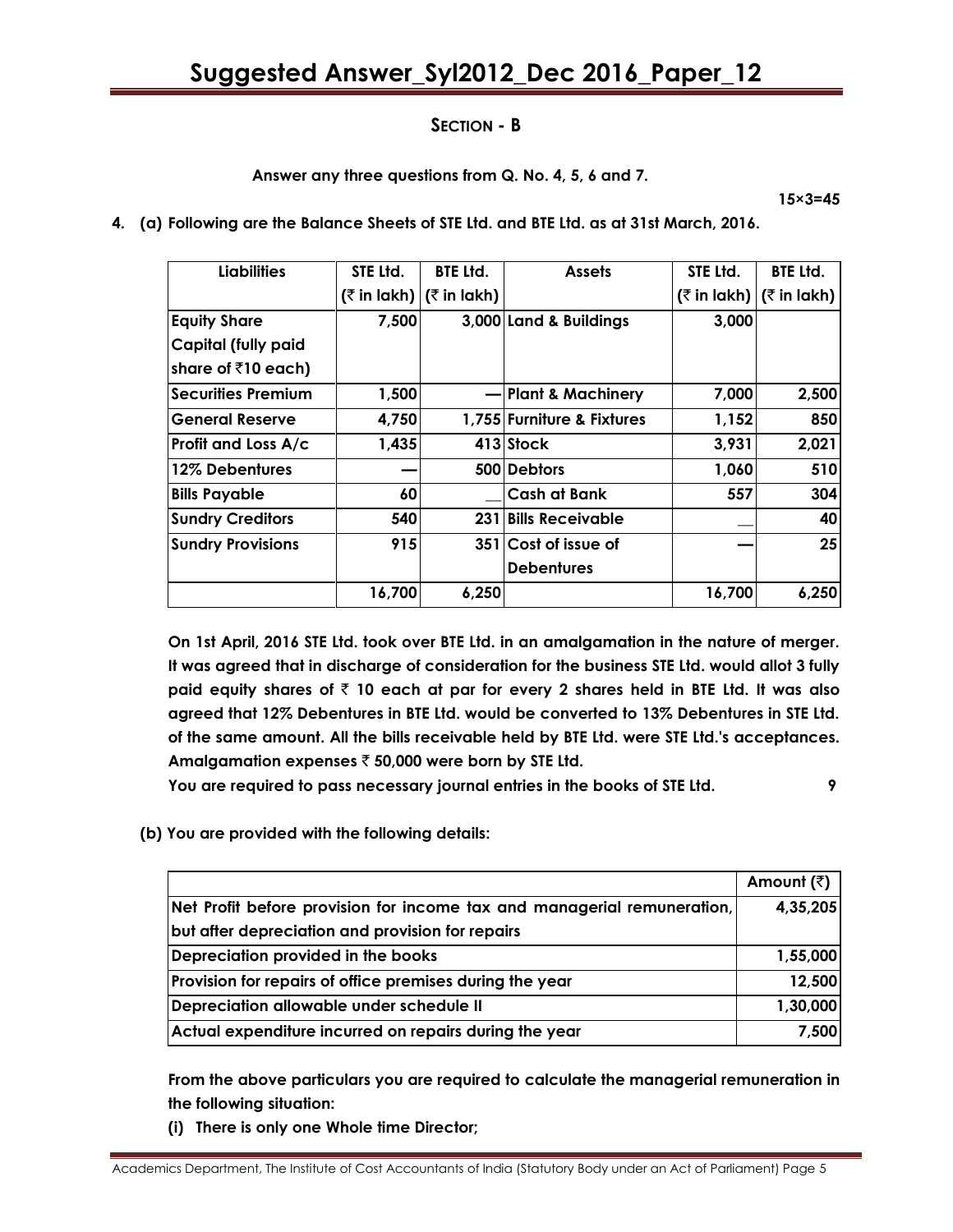- **(ii) There are two Whole time Directors;**
- **(iii) There are two Whole time Directors, a part time Director and a Manager; 6**

**(a)**

# **In the Books of STE Ltd.**

 $($  $\overline{z}$  **In Lakh**)

| <b>Particulars</b>                                                      |     | Dr.   | Cr.   |
|-------------------------------------------------------------------------|-----|-------|-------|
| <b>Business Purchase A/c</b>                                            | Dr. | 4,500 |       |
| To Liquidator of BTE Ltd. A/c                                           |     |       | 4,500 |
| (Being business of BTE Ltd. taken over for consideration settled as per |     |       |       |
| agreement)                                                              |     |       |       |
| Plant & Machinery A/c                                                   | Dr. | 2,500 |       |
| Furniture & Fittings A/c                                                | Dr. | 850   |       |
| Stock A/c                                                               | Dr. | 2,021 |       |
| Debtors A/c                                                             | Dr. | 510   |       |
| Cash at Bank A/c                                                        | Dr. | 304   |       |
| <b>Bills Receivable A/c</b>                                             | Dr. | 40    |       |
| To General Reserve (1755-1500) A/c                                      |     |       | 255   |
| To Profit & Loss A/c (413-25)                                           |     |       | 388   |
| To 12% Debentures A/c                                                   |     |       | 500   |
| To Sundry Creditors A/c                                                 |     |       | 231   |
| To Sundry Provision A/c                                                 |     |       | 351   |
| To Business Purchase A/c                                                |     |       | 4,500 |
| (Being Assets & Liabilities taken over from BTE Ltd.)                   |     |       |       |
| Liquidator of BTE Ltd. A/c                                              | Dr. | 4,500 |       |
| To Equity Share Capital A/c                                             |     |       | 4,500 |
| (Being Purchase Consideration discharged in the form of equity          |     |       |       |
| shares)                                                                 |     |       |       |
| General Reserve A/c                                                     | Dr. | 0.50  |       |
| To Bank A/c                                                             |     |       | 0.50  |
| (Being liquidation expenses paid by STE Ltd.)                           |     |       |       |
| 12% Debentures A/c                                                      | Dr. | 500   |       |
| To 13% Debentures A/c                                                   |     |       | 500   |
| (Being 12% Debentures discharged by Issue of 13% Debentures A/c)        |     |       |       |
| <b>Bills Payable A/c</b>                                                | Dr. | 40    |       |
| To Bills Receivable A/c                                                 |     |       | 40    |
| (Being conciliation of mutual owing on account of bills)                |     |       |       |

### **Working Note:**

Computation of Purchase Consideration: Shares allotted by STE Ltd. = [₹3,000 Lakhs / 2]× 3 = ₹4,500 lakhs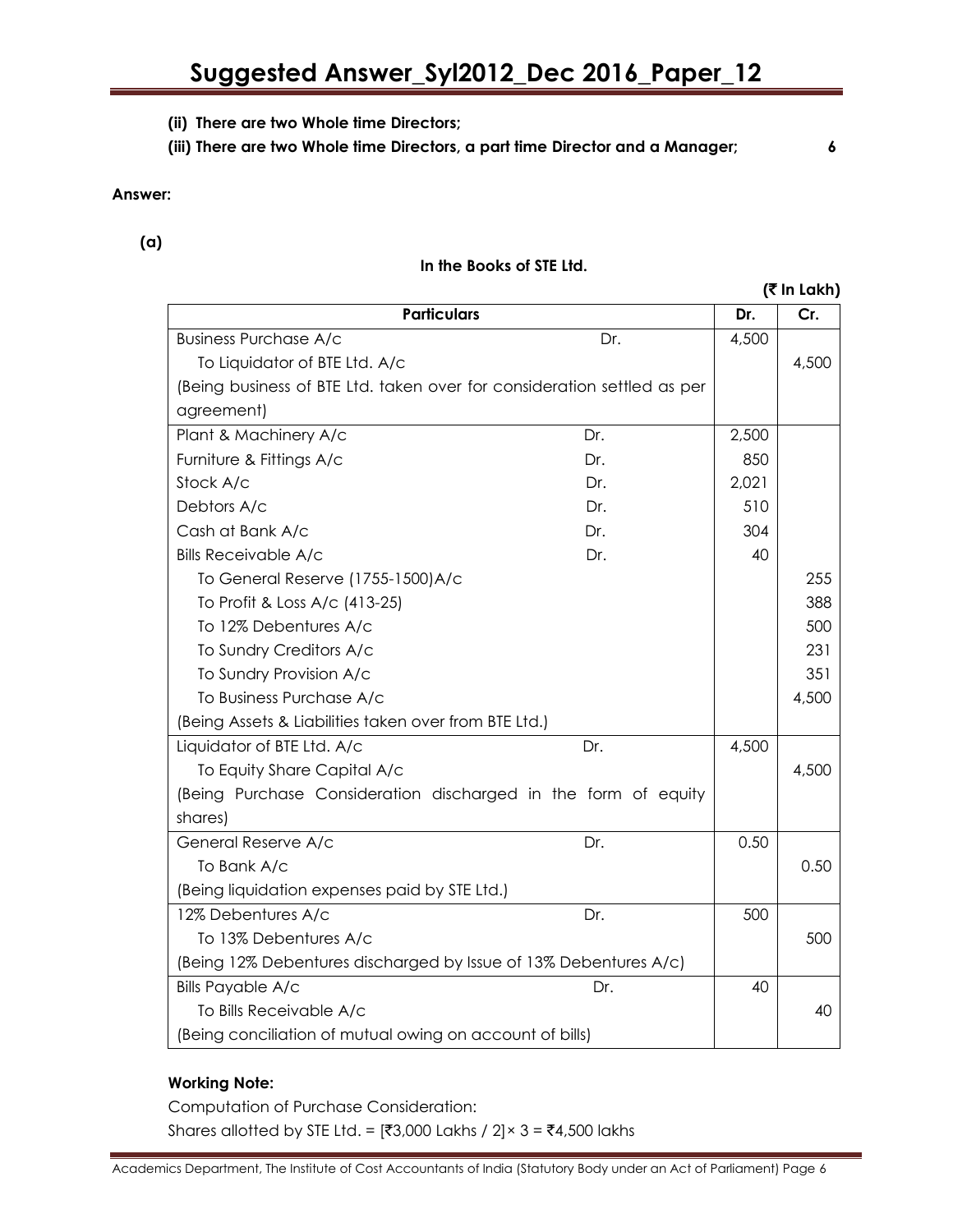**(b)** Section 197 of the Companies Act, 2013 prescribe the maximum percentage of profit that can be paid as managerial remuneration. For this purpose, profit is to be calculated in the manner a specified in section 198.

| <b>Particulars</b>                                         | Amount (₹) | Amount (₹) |
|------------------------------------------------------------|------------|------------|
| Net profit before provision for income tax and managerial  |            | 435205     |
| remuneration, but after depreciation and for provision for |            |            |
| repairs                                                    |            |            |
| Add back: Depreciation provided in the books               | 1,55,000   |            |
| Provision for repairs of office premises                   | 12,500     | 1,67,500   |
|                                                            |            | 6,02,705   |
| Less: Depreciation allowable under schedule II             | 1,30,000   |            |
| Actual expenditure incurred on repairs                     | 7,500      | 1,37,500   |
| Profit under section 198                                   |            | 4,65,205   |

Calculation of net profit U/S 198 of the Companies Act, 2013

Calculation of managerial remuneration:

(i) There is one whole time Director:

Managerial remuneration = 5% of ₹ 4,65,205 = ₹ 23,260.25

- (ii) There are two whole time Directors : Managerial remuneration = 10% of ₹4,65,205 = ₹46,520.50
- (iii) There are two whole time directors, a part time director and a manager: Managerial remuneration =11% of ₹4,65,205= ₹51,172.55.

## **5. (a) EVVM INDIA LTD. has the following balances as on 1st April, 2015:**

|                                        | Amount (₹) |
|----------------------------------------|------------|
| <b>Fixed Assets</b>                    | 5,70,000   |
| <b>Less</b> ; Depreciation             | 1,99,500   |
|                                        | 3,70,500   |
| <b>Stocks and Debtors</b>              | 2,37,500   |
| <b>Bank Balance</b>                    | 33,250     |
| <b>Creditors</b>                       | 57,000     |
| <b>Bills Payable</b>                   | 38,000     |
| Capital (Shares of $\bar{z}$ 100 each) | 2,85,000   |

**The company made the following estimates for financial year 2015-16:**

- **(i) The company will pay a free of tax dividend of 10% the rate of tax being 25%.**
- **(ii) The company will acquire fixed assets costing** ` **95,000 after selling one machine for** ` **19,000 costing ₹47,500 and on which depreciation provided amounted to ₹33,250.**
- **(iii) Stocks and Debtors, Creditors and Bills payables at the end of financial year are expected to be** ` **2,80,250,** ` **74,100 and** ` **49,400 respectively.**
- (iv) The profit would be  $\bar{\tau}$  52,250 after depreciation of  $\bar{\tau}$  57,000.

**Prepare the projected cash flow statement and ascertain the bank balance of EVVM**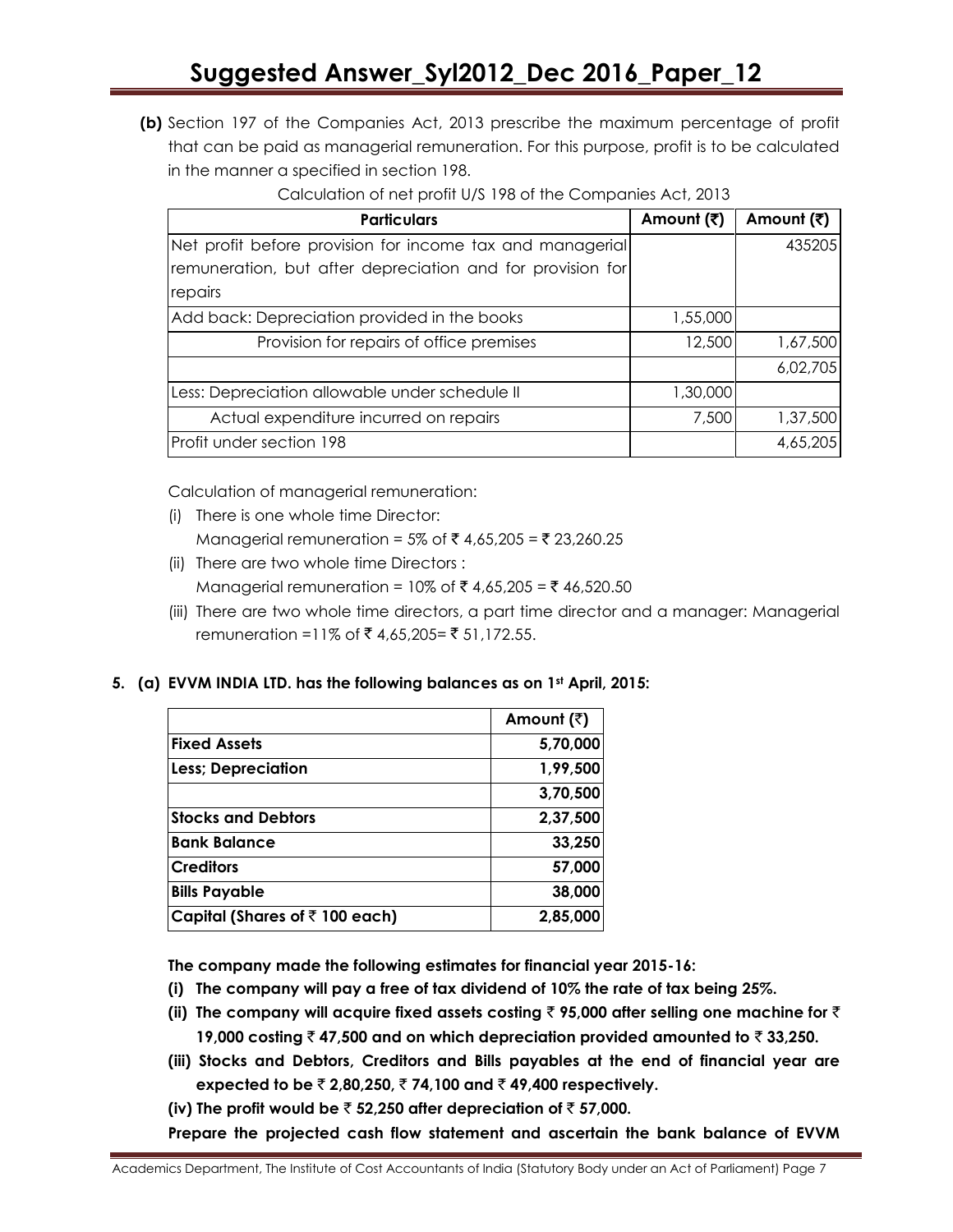| INDIA LTD. at the end of financial year 2015-16.                        |  |
|-------------------------------------------------------------------------|--|
| (b) When Underwriting Commission is payable as per Companies Act, 2013? |  |

### **(a) Working Notes:**

| <b>Particulars</b>                                            | ₹        |
|---------------------------------------------------------------|----------|
| Cash Flow from operations                                     |          |
| Profit for the year                                           | 52,250   |
| Add: Depreciation (non cash item)                             | 57,000   |
|                                                               | 1,09,250 |
| Less: Profit on sale of machine                               | 4,750    |
|                                                               | 1,04,500 |
| Add increase in:                                              |          |
| Creditors (₹ 74,100 – ₹ 57,000) = ₹ 17,100                    |          |
| Bills payable (₹ 49,400 – ₹ 38,000) = ₹ 11,400                | 28,500   |
|                                                               | 1,33,000 |
| Less : Increase in stocks & debtors (₹ 2,80,250 – ₹ 2,37,500) | 42,750   |
| Cash from operations                                          | 90,250   |
| Payment of Dividend                                           |          |
| 10% on capital ₹ 2,85,000 = ₹ 28,500                          |          |
| Gross up Amount                                               |          |
| Total Dividend ₹8,000                                         |          |
| Tax 25%<br>₹9,500                                             |          |
| Payment of Dividend ₹ 28,500                                  |          |

**Note:** Income Tax on Company's Profit Ignored

# **Projected Cash Flow Statement**

for the Year ending on 31st March, 2016

|                                    | ₹      |          |
|------------------------------------|--------|----------|
| Bank Balance as on 1st April, 2015 |        | 33,250   |
| Add: Inflow of Cash                |        |          |
| Sale of Machine                    | 19,000 |          |
| Cash From operation                | 90.250 | 1,09,250 |
| Less: Outflow of Cash              |        |          |
| Purchase of Fixed Assets           | 95,000 |          |
| Payment of Dividend                | 28,500 |          |
| Tax Paid                           | 9.500  | 1,33,000 |
| Bank Balance on 31st March, 2016   |        | 9,500    |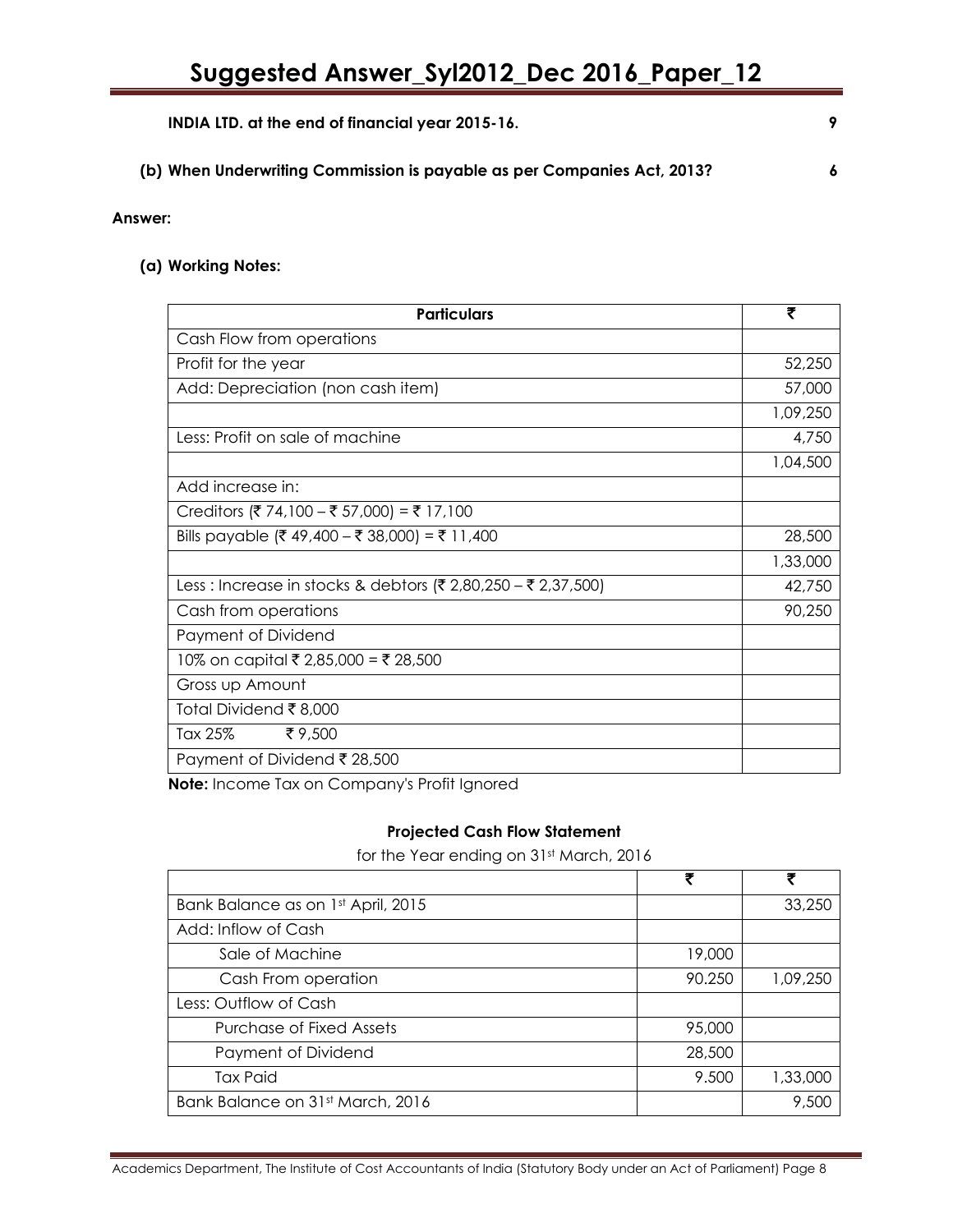- **(b)** It may be paid in cash or in fully paid-up shares or debentures or a combination of all these. It is paid on the issue price of the shares or debentures so underwritten. As per the provision of Section 40 of the Companies Act, 2013, commission is payable if the following conditions are satisfied:
	- (i) The payment of the commission is authorized by the articles;
	- (ii) The commission paid or agreed to be paid does not exceed in the case of shares, five per cent of the price at which the shares are issued or the amount or rate authorized by the articles, whichever is less, and in the case of debentures, two and a half per cent of the price at which the debentures are issued or the amount or rate authorized by the articles, whichever is less;
	- (iii) The amount or rate per cent of the commission paid or agreed to be paid is in the case of shares or debentures offered to the public for subscription, disclosed in the prospectus, and in the case of shares or debentures not offered to the public for subscription, disclosed in the statement in lieu of prospectus, or in a statement in the prescribed form signed in like manner as a statement in lieu of prospectus and filled in before the payment of the commission with the Registrar and, where a circular or notices not being a prospectus inviting subscription for the shares or debentures, is issued, also disclosed in that circular or notice:
	- (iv) The number of shares or debentures which persons have agreed for a commission to subscribe absolutely or conditionally is disclosed in the manner aforesaid; and
	- (v) A copy 'If the contract for the payment of the commission is delivered to the Registrar at the time of delivery of the prospectus or the statement in lieu of prospectus for registration.

#### **6. (a) ACE Ltd. went into voluntary liquidation on 31st March, 2015.**

# **From the following information, you are required to prepare liquidator's final Statement of Account: 10**

|       | <b>Particulars</b>                                                                    | Amount (₹) |
|-------|---------------------------------------------------------------------------------------|------------|
| (i)   | Cash with liquidators (after all assets are realized and secured                      | 22,50,000  |
|       | creditors and debenture holders are paid)                                             |            |
| (ii)  | <b>Preferential creditors to be paid</b>                                              | 1,05,000   |
| (iii) | <b>Other unsecured creditors</b>                                                      | 6,90,000   |
|       | (iv)   15000, 10% preference shares of $\bar{z}$ 100 each fully paid                  |            |
|       | (v)  9000 equity shares of $\bar{\tau}$ 100 each, $\bar{\tau}$ 75 per shares paid up  |            |
|       | (vi) 21000 equity shares of $\bar{\tau}$ 100 each, $\bar{\tau}$ 60 per shares paid up |            |
|       | (vii) Liquidator's remuneration is 2% on payments of preferential and other           |            |
|       | unsecured creditors.                                                                  |            |

**(b) Explain what are the sources for payment of Dividend. 5**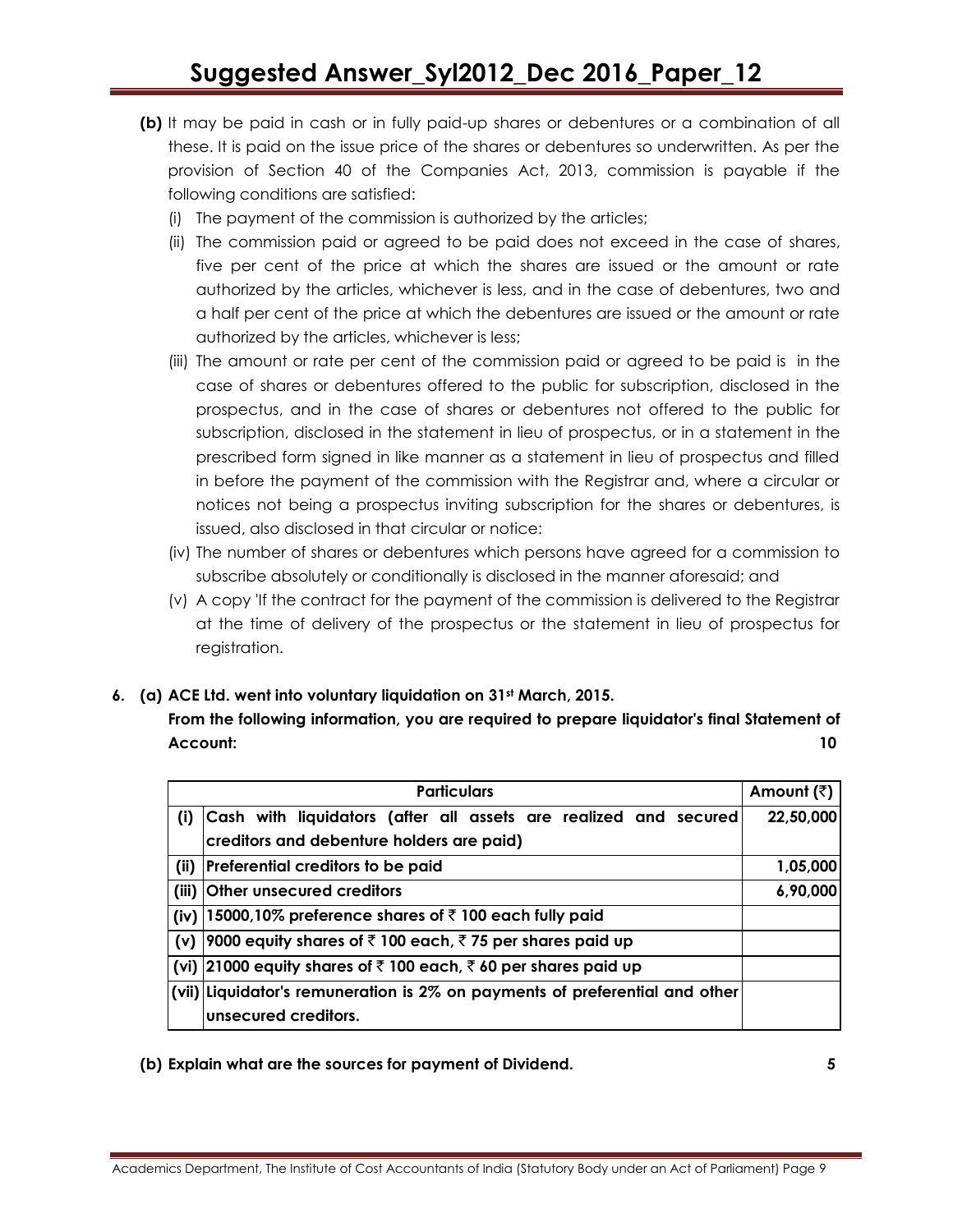**(a)** 

#### **Liquidator's Final Statement of Account**

| Dr.                            |           |                                               | Cr.       |
|--------------------------------|-----------|-----------------------------------------------|-----------|
| <b>Particulars</b>             | Amount    | <b>Particulars</b>                            | Amount    |
|                                | (5)       |                                               | (5)       |
| To Cash in Hand                |           | 22,50,000 By Liquidator's remuneration        | 15,900    |
|                                |           | [2% on 7,95,000(1,05,000+6,90,000)]           |           |
| To Cash/bank (Amount           |           | 1,37,130 By Preferential creditors            | 1,05,000  |
| received 21,000 equity         |           |                                               |           |
| shares $@ \xi 6.53$ per share) |           |                                               |           |
|                                |           | By Unsecured creditors                        | 6,90,000  |
|                                |           | By Preference shareholders                    | 15,00,000 |
|                                |           | By Equity shareholders (Amount paid           | 76,230    |
|                                |           | to holders of 9,000 equity shares $@ \bar{z}$ |           |
|                                |           | 8.47 per share)                               |           |
|                                | 23,87,130 |                                               | 23,87,130 |

### **Workings:**

Calculation of amount receivable from equity shareholders or payable to equity shareholders

| <b>Particulars</b>                                           | Amount (₹) | Amount (そ) |
|--------------------------------------------------------------|------------|------------|
| Cash in hand (Assets realized)                               |            | 22,50,000  |
| Less:                                                        |            |            |
| Payment made:                                                |            |            |
| Liquidator's remuneration                                    | 15,900     |            |
| <b>Preference Creditors</b>                                  | 1,05,000   |            |
| Unsecured creditors                                          | 6,90,000   |            |
| Preference shareholders                                      | 15,00,000  | 23,10,900  |
|                                                              |            | 60,900     |
| <b>Add:</b> Amount payable to equity shareholders (paid up); | 6,75,000   |            |
| 9000 equity shares @100 each, $\bar{\tau}$ 75 paid up        |            |            |
| 21,000 equity shares @100 each, ₹60 paid up                  | 12,60,000  |            |
|                                                              |            | 19,35,000  |
| Total loss to be borne by equity shareholders                |            | 19,95,900  |

No. of equity shares: 30000 shares

Loss per equity shares = 19,95,900/30,000 = ₹ 66.53

Amount receivable from 21,000 equity shareholders = 21,000×6.53 (i.e. 66.53-60)

$$
=
$$
  $\bar{z}$  1,37,130

Amount payable to 9,000 equity shareholders = 9,000 × 8.47 (75-66.53) =  $\bar{\tau}$  76,230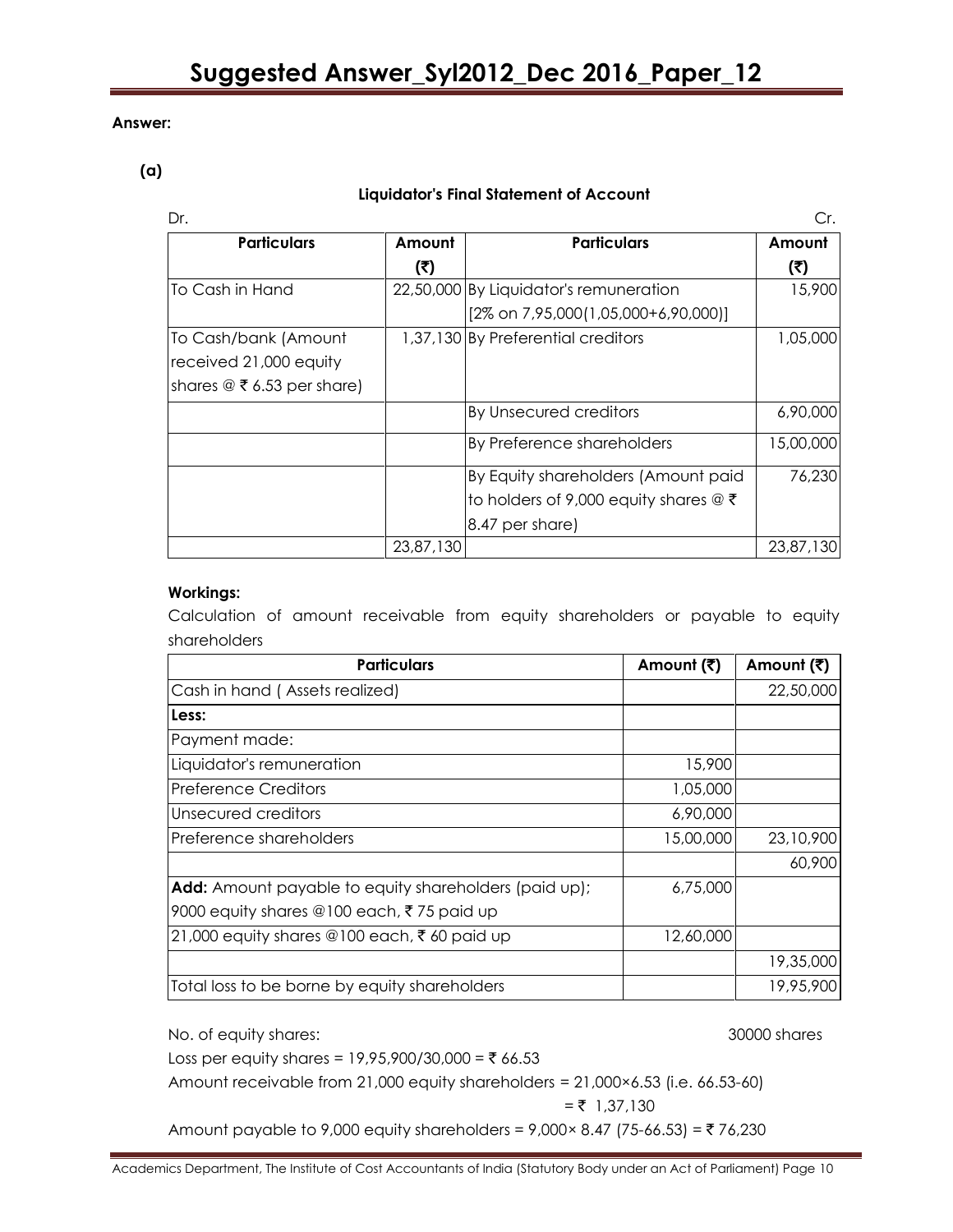(b) No dividend shall be declared or paid by a company for any financial year except out of the profits of the company for that year arrived at after providing for depreciation, or out of the profits of the company for any previous financial year or years arrived at after providing for depreciation.

#### **Source for payment of Dividend:**

Section 123 permits payment of Dividend out of following sources only:

- Profit for the year for which dividend is to be paid.
- Undistributed or accumulated profits of previous financial years.
- Money provided by Central Government or State Government for the payment of dividends in pursuance of a guarantee given by that Government.
- **7. (a) APC Ltd. has 12% redeemable preference share capital of** ` **1,00,000 consisting shares of**  ` **100 each fully called and paid-up. The company wants to redeem them at 10% premium.**

**The ledger accounts show the following balances:**

| Securities Premium A/c: | ₹4.000   |
|-------------------------|----------|
| Profit & Loss $A/c$ :   | ₹ 20.000 |

The company wants to make a minimum fresh issue of equity shares of  $\bar{z}$  10 each at 5% **premium for redemption of the preference shares.**

**You are required to:**

- **(i) Ascertain the amount of fresh issue to be made by the company;**
- **(ii) Pass necessary journal entries regarding redemption of the preference shares and fresh issue. 10**
- **(b) State the circumstances under which a liquidator would have to made a call on partlypaid shares (B List of Contributories). 5**

#### **Answer:**

#### **(a) Calculation showing number of equity shares to be issued —**

Total Liability = Preference Share Capital to be redeemed

= Profit and Loss Account balance + Securities Premium + Proceeds of fresh issue

Let, Numbers equity shares to be issued be X

 $\cdot$  ₹1,10,000 = ₹4,000 +₹ 20,000 + [1.05 X × ₹10] Or, ₹10.5 X = ₹(1,10,000 – 4,000 – 20,000) Or,  $X = ₹86,000 / ₹10.5$ Or,  $X = 8,190$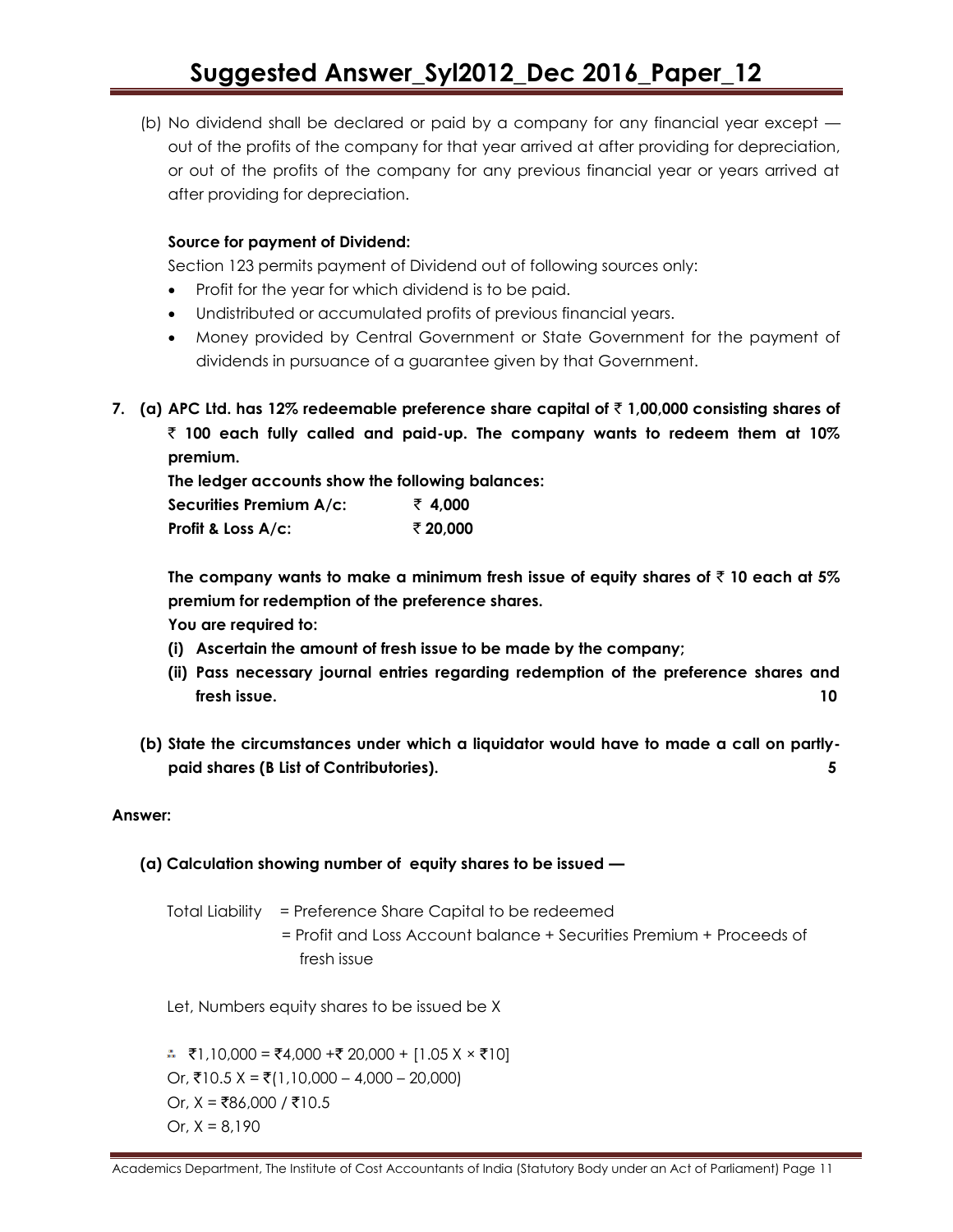Hence, amount of fresh issue — No. of shares to be issued 8,190

| Equity Share Capital = $8,190 \times \overline{5}10$ | $= ₹81,900$ |
|------------------------------------------------------|-------------|
| Securities Premium $[₹10 × 5%] × 8,190$              | = ₹4,095    |
|                                                      | ₹85,995     |

#### **APC Ltd. Journal Entries**

| Particulars                                                   |     | Dr. $(₹)$ | Cr. $( ₹)$ |
|---------------------------------------------------------------|-----|-----------|------------|
| Bank A/c                                                      | Dr. | 85,995    |            |
| To Equity Share Capital A/c                                   |     |           | 81,900     |
| To Securities Premium A/c                                     |     |           | 4,095      |
| $(8190$ equity shares of ₹10 each at a premium of 5%)         |     |           |            |
| Securities Premium A/c                                        | Dr. | 8,095     |            |
| Profit & Loss A/c                                             |     | 1,905     |            |
| To Premium on Redemption of Preference Shares A/c             |     |           | 10,000     |
| (Premium provided for redemption)                             |     |           |            |
| Profit & Loss A/c                                             | Dr. | 18,100    |            |
| To Capital Redemption Reserve A/c                             |     |           | 18,100     |
| (Amount transferred to capital redemption reserve not covered |     |           |            |
| by fresh issue)                                               |     |           |            |
| 12% Redeemable Preference Share Capital A/c                   | Dr. | 1,00,000  |            |
| Premium on Redemption of Preference Shares A/c                | Dr. | 10,000    |            |
| To Preference Shareholders A/c                                |     |           | 1,10,000   |
| (Redemption of preference shares made)                        |     |           |            |
| Preference Shareholders A/c                                   | Dr. | 1,10,000  |            |
| To Bank                                                       |     |           | 1,10,000   |
| (Payment made)                                                |     |           |            |

## **(b) 'B list Contributories':**

The shareholders who transferred partly paid shares (otherwise than by operation of law or by death) within one year, before the date of winding up may be called upon to pay an amount (not exceeding the amount not called up when the shares were transferred) to pay off such creditors as existed on the date of transfer of shares. Their liability will become definite only:

- When the existing assets available with the liquidator are not sufficient to cover the liabilities.
- When the existing shareholders fail to pay the amount due on the shares to the liquidator.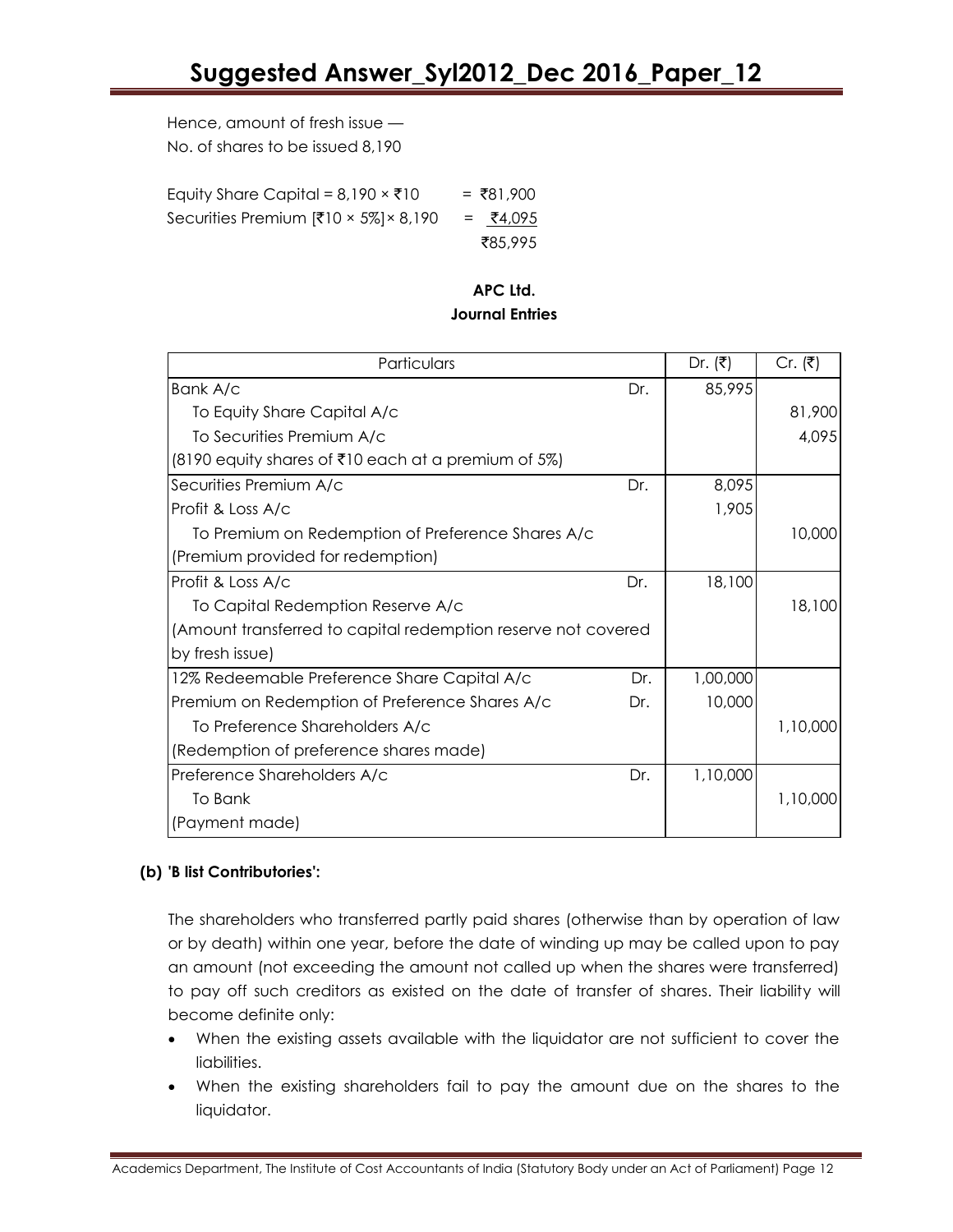# **SECTION - C**

**(Answer any two questions from Q. No. 8, 9 and 10)**

**15×2=30**

- **8. (a) What aspects are required to be examined by the auditor in conducting audit of Buyback of shares by the company? 7**
	- **(b) How will you vouch/verify the following and what are the related aspects to be looked into?**

| (i) Customs Duty; |  |
|-------------------|--|
| (ii) Excise Duty; |  |

## **Answer:**

- **(a)** Following areas are required to be examined by the auditor in conducting audit of Buyback of shares by the company:
	- Confirm that Buy-Back was authorized by articles.
	- Verify the minutes of the Board meeting and special resolution passed in the general meeting in which the approval of members is obtained.
	- Where the buy-back has been authorised by the Board by means of a resolution passed at its meeting then check that the buy-back is not more than ten per cent, or less of the total paid-up equity capital and free reserves of the company.
	- Check that the no buy-back of any kind of shares or other specified securities shall be made out of the proceeds of an earlier issue of the same kind of shares or same kind of other specified securities.
	- To check that the buy-back shall not be more than twenty-five per cent, of the aggregate of paid-up capital and free reserves of the company. In case of buyback of equity shares in any financial year, the reference to twenty-five per cent, in this clause shall be construed with respect to its total paid-up equity capital in that financial year.
	- To check that the ratio of the aggregate of secured and unsecured debts owed by the company after buy-back is not more than twice the paid-up capital and its free reserves.
	- To check that all the shares or other specified securities for buy-back should be fully paid-up.
	- To check whether the buy-back is made as per SEBI regulations in case of buy-back of the shares or other specified securities listed on any recognized stock exchange.
	- To check that no offer of buy-back under this sub-section shall be made within a period of one year reckoned from the date of the closure of the preceding offer of buy-back.
	- To ensure that buy-back shall be completed within a period of one year from the date of passing of the special resolution, or as the case may be, the resolution passed by the Board under clause (b) of subsection (2).
	- Ensure that the buy-back has been done only out of the company's free reserves or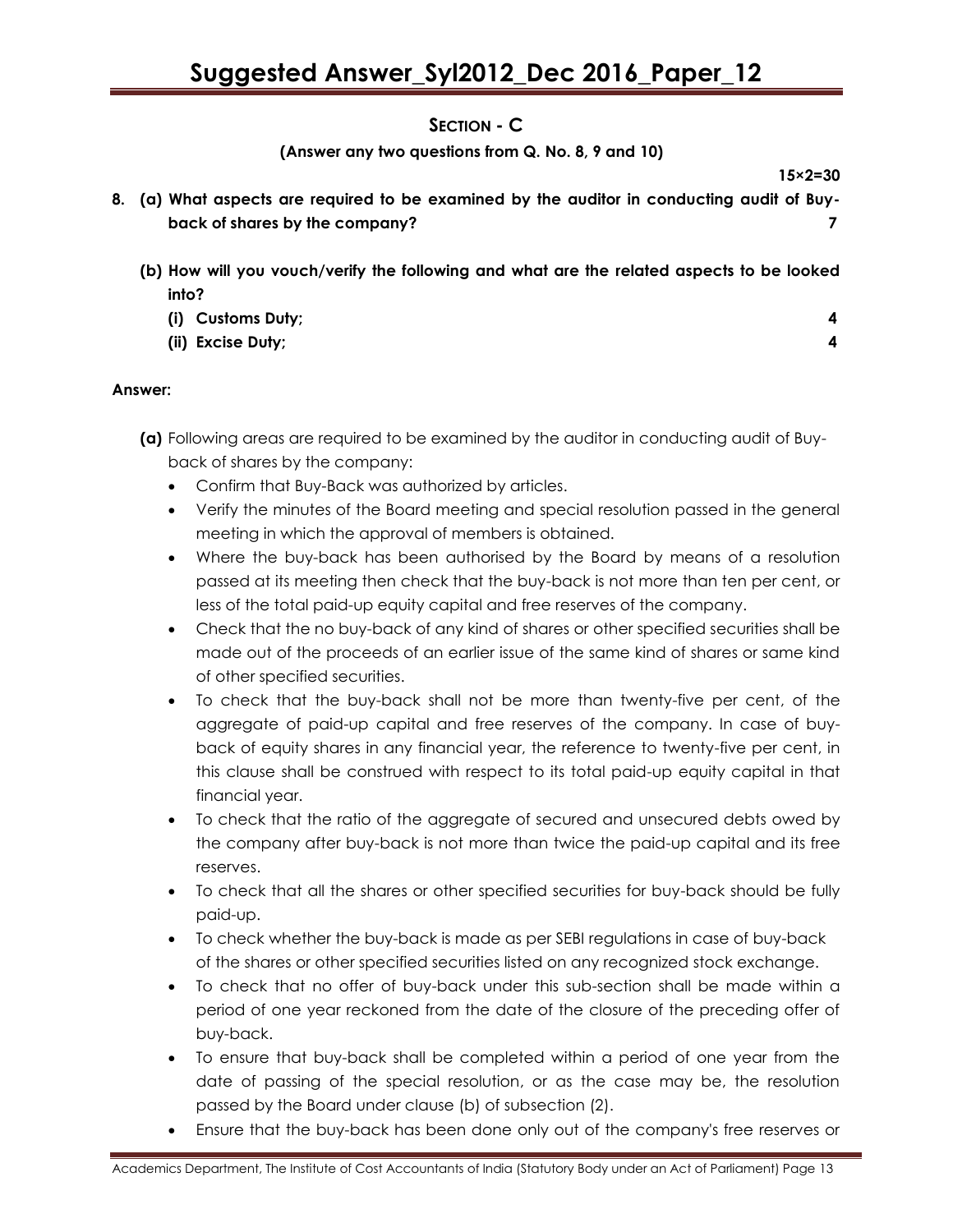its securities premium account or out of the proceeds of any shares or other specified securities other than out of the proceeds of an earlier issue of the same kind of shares or same kind of other specified securities.

- Ascertain that declaration of solvency was filed with the SEBI and/or the Registrar of Companies before making buy-back but subsequent the passing of the special resolution.
- To ensure that company shall extinguish and physically destroy the shares or securities so bought back within seven days of the last date of completion of buy-back.
- To ensure that the company shall not make a further issue of the same kind of shares or other securities including allotment of new shares or other specified securities within a period of six months except by way of a bonus issue.
- Whether the company has maintained any register of the shares or securities so bought.
- Check whether that the after the completion of the buy-back under this section the company file with the Registrar and the Securities and Exchange Board a return containing such particulars relating to the buy-back within thirty days of such completion.

# **(b) (i) Custom Duty**

- Check the bills of clearing agents duly supported by receipted Bills of Entry, where the custom duty has been paid by the Custom Agents. If a payment has been made directly, the Bill of Entry relevant thereto together with the receipt should be inspected.
- In the event of dispute where a provisional payment has been made, the amount determined as payable finally should be ascertained and any additional duty payable or refund of the amount paid in excess which is recoverable should be brought into account.
- In certain cases, drawback of customs duty is allowed if goods (imported or containing imported materials) are exported. The auditor should see that on export the refund of duty has been claimed.

## **(ii) Excise Duty**

Excise duty is a levy on manufacture. The liability for the duty arises at the point of time at which manufacture is completed. The point of time at which duty is collected may be determined by consideration of administrative convenience. Normally, excise duty is paid before the issue of excisable goods from the factory. The amount thereof is deposited with the State Bank or any other bank notified by the excise authorities, to the credit of the Controller of Excise and the duplicate copy of the challan is forwarded to him for obtaining the permit.

The following points should be considered to verify such payments:

1. The amount of duty paid must be checked with quantity of goods in respect of which the issue permits for the goods have been received.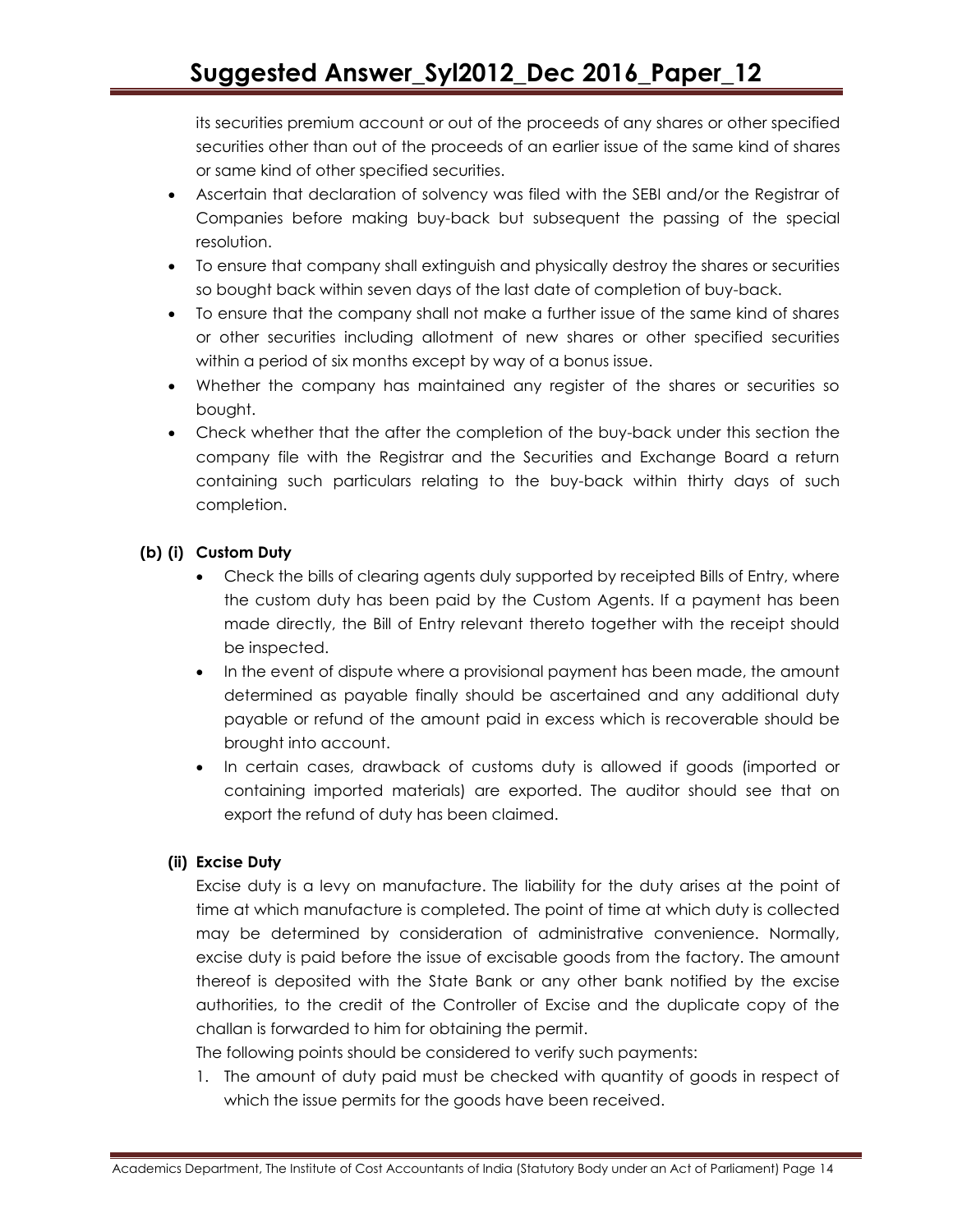- 2. Check the triplicate copy of the TR-6/GAR 7 challan, if available in the file in respect of such payments. It will serve as an additional evidence of the duty having been paid.
- 3. Certain entities maintain a current account with the excise authorities. In such a case, permits are issued in advance and duty is paid according to the quantity of excisable goods issued during each month or a shorter period.
- **9. (a) "Some material mis-statements remain unreported by Auditors."—Comment. 8 (b) Explain the requirement of cost audit in brief. 7**

**(a)** The concept of materiality is applied by the auditor both in planning and performing the audit, and in evaluating the effect of identified misstatements on the audit and of uncorrected misstatements, if any, on the financial statements. In general, misstatements, including omissions, are considered to be material if, individually or in the aggregate, they could reasonably be expected to influence the economic decisions of users taken on the basis of the financial statements. Judgments about materiality are made in the light of surrounding circumstances, and are affected by the auditor's perception of the financial information needs of users of the financial statements, and by the size or nature of a misstatement, or a combination of both. The auditor's opinion deals with the financial statements as a whole and therefore the auditor is not responsible for the detection of misstatements that are not material to the financial statements as a whole.

Risk of material misstatement - The risk that the financial statements are materially misstated prior to audit. This consists of two components, described as follows at the assertion level:

- (i) Inherent risk The susceptibility of an assertion about a class of transaction, account balance or disclosure to a misstatement that could be material, either individually or when aggregated with other misstatements, before consideration of any related controls.
- (ii) Control risk- The risk that a misstatement that could occur in an assertion about a class of transaction, account balance or disclosure and that could be material, either individually or when aggregated with other misstatements, will not be prevented, or detected and corrected, on a timely basis by the entity's internal control.
- **(b) Cost Audit:** Cost Audit represents the verification of cost accounts and check on the adherence to cost accounting plan. Cost Audit ascertains the accuracy of cost accounting records to ensure that they are in conformity with Cost Accounting principles, plans, procedures and objective. Cost Audit comprise of verification of the cost accounting records such as the accuracy of the cost accounts, cost reports, cost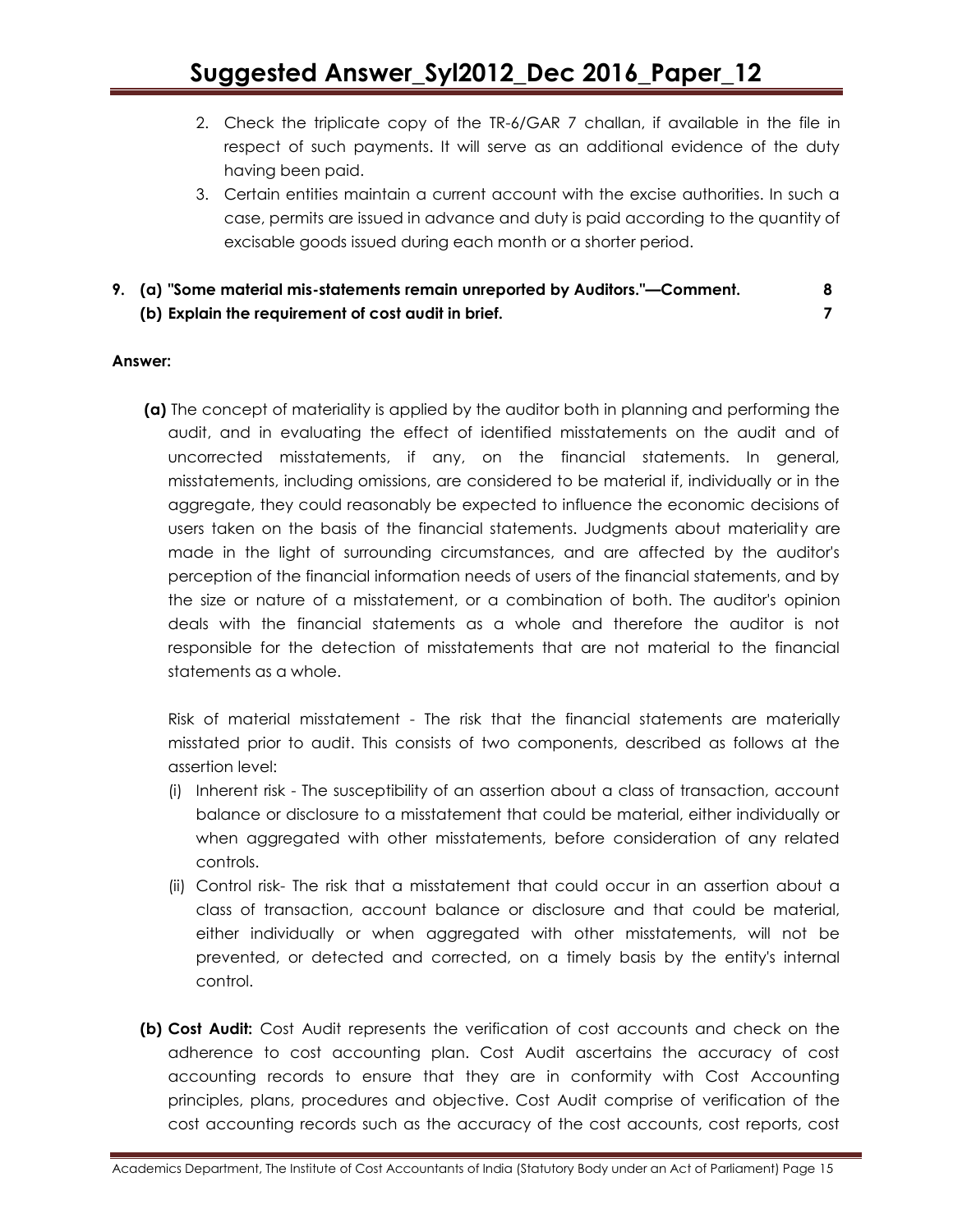statements, cost data and costing technique and examination of these records to ensure that they adhere to the cost accounting principles, plans, procedures and objective. Cost Audit is also a form of statutory audit. As per section 148, of Companies Act, 2013 the Central Government, may direct specified companies to have its records cost audited.

Cost Audit will prove to be useful to the management, society, shareholders and the Government.

#### **Usefulness to the Management:**

- (i) The management will get reliable data for its day-to-day operations like price fixing, control, decision making, etc.
- (ii) A close and continuous check an all wastages will be kept through a proper system of reporting to management.
- (iii) Inefficiencies in the working of the company will be brought to light to facilitate corrective action.
- (iv) Management by exception becomes possible through allocation of responsibilities to individual managers.
- (v) System of budgetary control and standard costing will be greatly facilitated.
- (vi) Reliable check on valuation of closing stock and work-in-progress can be established.,
- (vii)Helps in detection of frauds and errors.

## **Usefulness to the Society:**

- (i) Cost audit is often introduced for the purpose of fixation of price. The prices so fixed are based on the correct costing data and so the consumers are saved from exploitation.
- (ii) Price increase by the industry is not allowed without proper justification as to increase in cost of production; consumers are saved from unreasonable price.
- (iii) Cost Audit is also useful for the purpose of Cost Control; Cost reduction and proper utilisation of scarce resources.

## **Usefulness to Shareholders:**

Cost Audit ensures that proper records are kept as to purchases and utilisation of material and expenses incurred on wages, etc. It also makes sure that the valuation of closing stock and work-in-progress is on a fair basis. Thus, the shareholders are assured of a fair return on their investment.

#### **Usefulness to the Government:**

- (i) Where the government enters into a cost plus contract, cost audit helps the government to fix the price of the contract.
- (ii) Cost audit helps the fixation of selling prices of essential commodities and thus, undue profiteering is checked.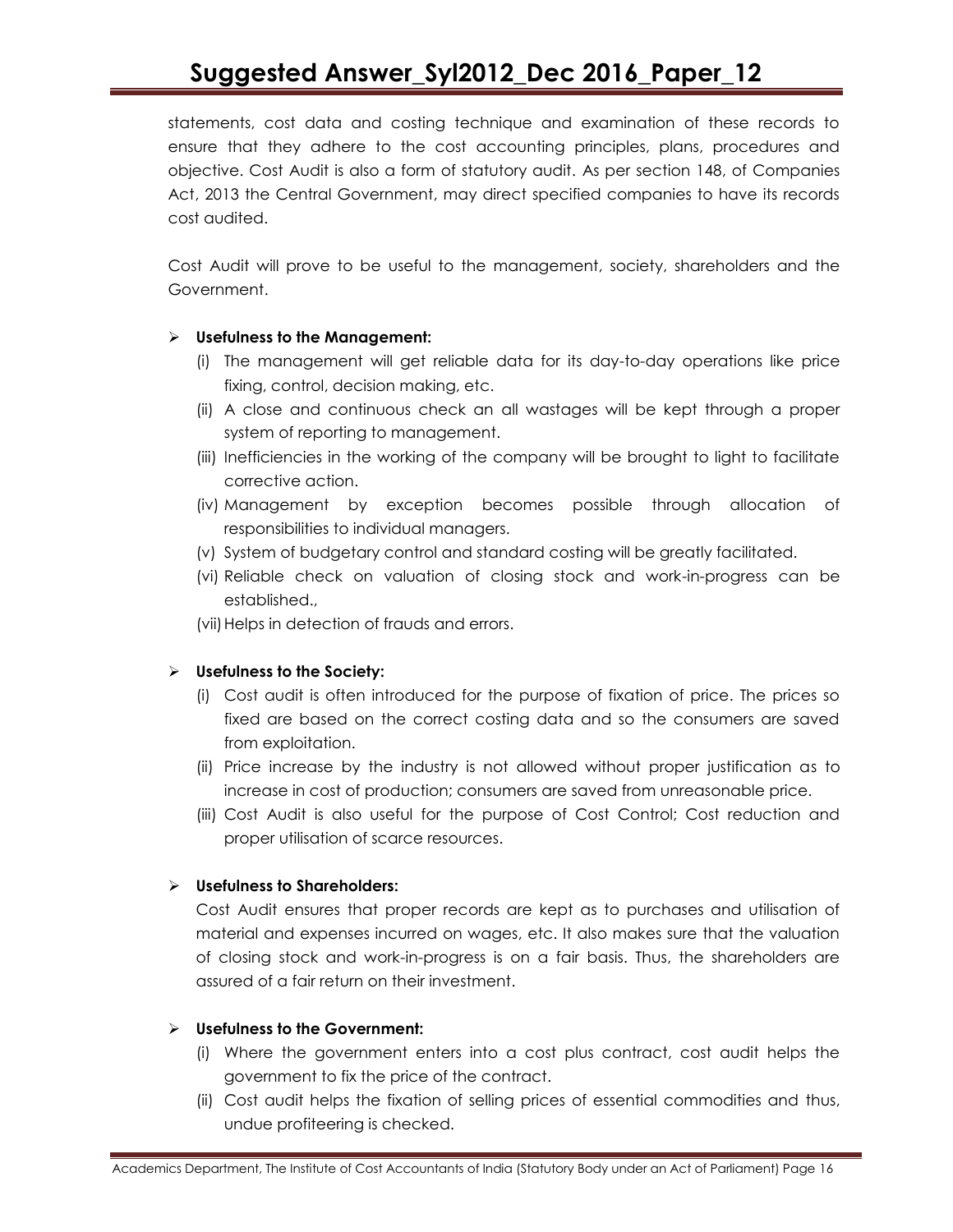- (iii) Cost audit enables the government to focus its attention on inefficient units.
- (iv) Cost audit enables the government to decide in favour of giving protection to certain industries.
- (v) Cost audit facilitates settlement of Trade Dispute.
- (vi) Cost Audit promotes healthy competition among units in the industry.

# **10. (a) Why and how is Internal Audit necessary to the Management? 8 (b) Distinguish between Audit Report and Audit Certificate. 7**

#### **Answer:**

- **(a)** The need for internal audit has increased in demand due to the following reasons:
	- (i) Increased size and complexity of businesses.
	- (ii) Enhanced compliance requirements.
	- (iii) Focus on risk management and internal controls to manage them.
	- (iv) Unconventional business models.
	- (v) Intensive use of information technology.
	- (vi) Stringent norms mandated by regulators to protect investors.
	- (vii)An increasingly competitive environment.

Internal audit has become an important management tool for the following reasons:

- (i) Internal audit ensures compliance of Companies (Auditors Report) Order, 2015.
- (ii) It ensures compliance of accounting standards and policies.
- (iii) It ensures reliability of MIS through internal audit's independent appraisal and review.
- (iv) It looks into the standard of efficiency of business operation.
- (v) It can evaluate various problems independently and suggest improvement.
- (vi) This system makes the internal control system effective.
- (vii) It ensures the adequacy, reliability, accuracy and understandability of financial and operational data.
- (viii) It performs as an integral part of 'Management by System'.
- (ix) It can add valuable assistance to management in acquiring new business, promoting new products and expansion or diversification of business etc.
- **(b)** Difference between Audit Report and Audit Certificate:
	- (i) **Meaning:** Audit Report is a statement of collected and considered information so as to give a clear picture of the state of affairs of the business to the persons who are not in possession of the full facts. While Audit Certificate is a written confirmation of the accuracy of the information stated there in.
	- (ii) **Opinion:** Audit Report contains the opinion of the auditor on the accounts, while Audit Certificate does not contain any opinion but only confirms the accuracy of the figures with the books of accounts.
	- (iii) **Basis:** Audit Report is made out on the basis of information obtained & books of account verified by the auditor, while Audit Certificate is made out on the basis of